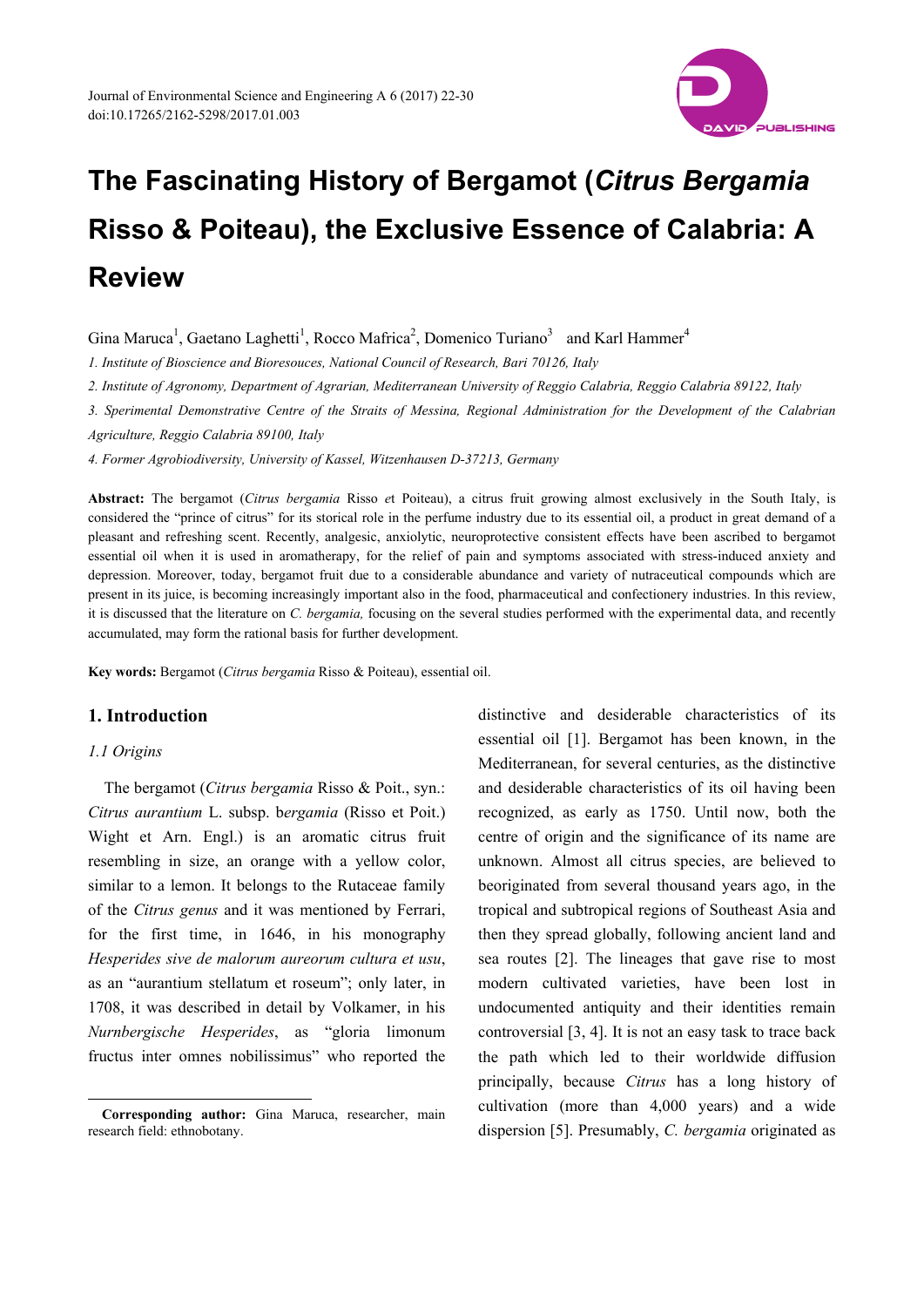seedling, in Southern Italy [6]. It is an hybrid of *C. aurantium* x *C. medica* [7] whose the sour orange (*C. aurantium L.*) is the maternal parent, and citron (C. *medica L*.) is the paternal one [8]. The origin of the name and its significance is a matter of conjecture; there is general agreement, that it derived from Turkish word "*beg-a-mudi*" which means "Pears of the Prince", due to its certain resemblance to the bergamot pear, represented in a painting of B. Bimbi of 1715 [9, 10]. However, since the beginning of the sixteenth century, the bergamot was known only, as ornamental plant that decked the gardens of the aristocratic Italian families. Later, due to a Sicilian gentleman, Francis Procopius who around 1686, introduced in France, the "*bergamot water*", a very fine essence obtained from the peel of bergamot fruit, it became the more precious component of the most charming perfumes. Almost at the same time, in the Cologne town, another Italian emigrant, Paolo Feminis, developed the "c*ologne water*" (eau de cologne), perhaps the most widely used toilet water that was commercialized, in the same town, by his son-in-law, Gian Maria Farina. Its manufacture dates back to 1709 [11]. The essence was utilized with success also, in beauty and toilette treatment and quickly, its European demand grew very much. So, in 1750, near Reggio Calabria town, in the Giunchi Feudal Estate, the first known bergamot orchard, was planted by the owner Nicola Parisi. Later, the *C. bergamia* growing increased and expanding rapidly along the Straits of Messina area [12, 70].

# *1.2 Essence History*

The first extraction essence of *C. bergamia* was obtained by manual pressure of the peel of the fruit and absorbed by natural sponge placed on special cups, called "concoline"; the complete process that was described, by Domenico Sestini, in 1780, was carried on, often at night-time, by expert workmen, the "sfumatori" [13]. In 1844, with the invention of the "*Calabrian Machine*" by N. Barillà, the first real

industrialization of the extraction process of the essence, took place that was able to assure, in short time, not only a high output but also an excellent quality of the essential oil. Nowadays, the natural essence is extracted from the peel by a cold-pressing procedure [14]. Later, in 1908, because of the dramatic earthquake that razed the Reggio Calabria town, the bergamot growing stopped suddenly; only, in the 1960, it reached the maximum economic expansion (4,000 hectares) but then, it slowly decreased, until the end of last century, due to the housing boom and the diffusion of synthetic essences [15]. Since the eighteenth century, this crop has been cultivated, almost exclusively, in the Calabria region, in the province of Reggio Calabria, in a narrow strip of land, about a hundred kilometers long, between Villa San Giovanni and Gioiosa Ionic towns, on a surface of 1.200 ha. This stretch of coast, is the exclusive productive area able to provide more of 90% of the world bergamot production with a crop of 250 q/ha, to produce 100.000 kg of essence. To obtain one kilogram of essence, about 200 kg of fruits are necessary [16]. The very exclusive microclimate of this small area, due to alluvial and argillaceous soils rich of mineral salts and geographical exposition, with rainy winters and warm-humid summers, favors the optimum development and production of the bergamot plant. This citrus is very sensitive to the thermal shock and the spring mists, and it is resistant to the breezes, because it needs to reduce the fungus infections. We can find that, also in some areas of Africa ( Costa d'Avorio, Mali, Cameroun, Guinea) and of South America (Argentina and Brazil), *C. bergamia* growing but the concentration of the compounds of its rind oil, is highly variable and therefore, unprofitable [17]. The collecting of suitable fruits for the essential oils extraction, is carried out from December to the end of February, by skilled workers [18]. Bergamot is a middle-sized plant; its productivity lasts up to 25 years. It generally, develops slower than other citrus species with regular and symmetrical foliage. The tree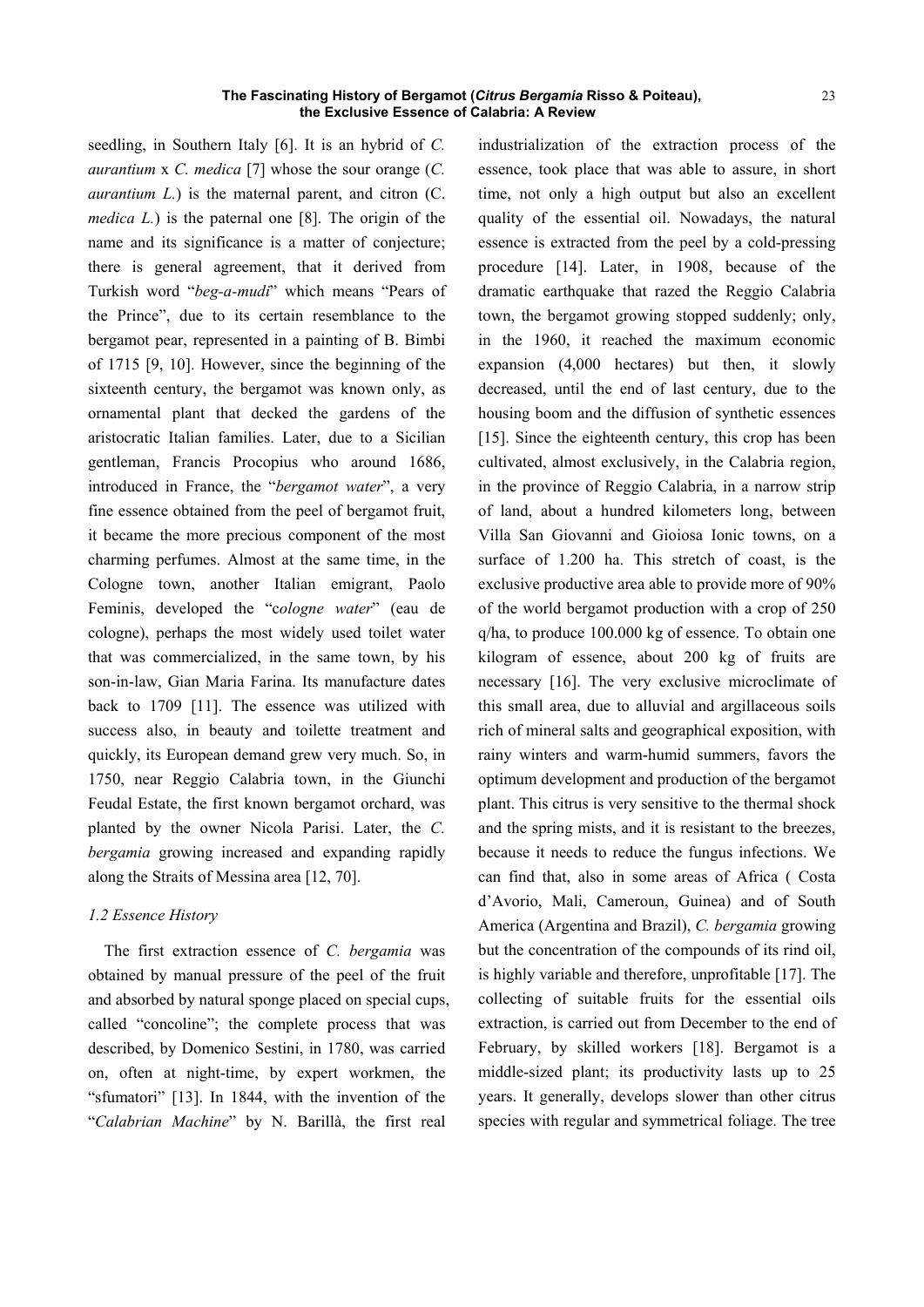is moderately vigorous, at full maturity, it is medium-small to medium in size. The leaves are large and somewhat like the lemon in color, form and emargination, although the blades are sharper-pointed and the petioles are longer and more broadly winged. The flower buds and flowers are medium-large and pure white. The small to medium large lemon—vellow-colored fruits are hesperidium with an average weight of 150 gr. and usually, have a persistent style. They present an *exocarp*, an external part with a lot of utricles full of essential oil, a spongy *monocarp* and an *endocarp*. The rind is medium-thin with a smooth to moderately rough surface, commonly ridged and adherent. The segments are numerous and the core solid. The flesh is moderately firm, pale greenish-yellow, and highly acid with a faint bitter aftertaste. The highly monoembryonic seeds, comparatively few and sometimes none, often are not well developed. The cotyledons are white or faintly green. A distinctive characteristic of both foliage and fruits, is the strongly pungent and agreeably aromatic oil, which is similar to that of the sour orange leaf, though the rind oil of the latter is different. The flowering time is between the end of the March and the half of May while the harvesting comes from November to March [19]. There are currently three distinct cultivars of *Citrus bergamia*: "*Femminello*", "*Castagnaro*" and "*Fantastico*"*.* The "*Femminello*" cultivar is a fast-growing plant that is not very developed with lanceolate leaves, spherical fruit and a thin exocarp rich in essential oils; it is the more aromatic, and it is therefore, preferred to the other cultivars. It is also, the earliest because the harvest begins in early October. The "*Castagnaro*" cultivar is a rustic plant, resistant to strong winds and long-lived, with large and lanceolate leaves and globular fruit with exocarp of medium thickness; it has an average content of essential oils. The harvest begins in November. The "*Fantastico*" cultivar is rustic and highly productive plant with very large leaves, globular, pear-shaped fruit and oil with an excellent aroma. Although it has been introduced more recently, it constitutes the largest percentage of fruit production. The harvest-time is between November and December [20].

# **2. Bergamot Uses**

## *2.1 Cosmetic Use*

The bergamot essence belongs to essential oils which are volatile, natural, limpid complex compounds characterized by a strong odor; they are produced by various aromatic plants, as secondary metabolite and usually, obtained by steam or hydro-distillation; each essential oil, is a very complex mixture of molecules which contains between 20 and 70 components, with low molecular weight and at different concentrations. Most molecules are present in traces while two to three, are often the most representative components, accounting for 20-70% of the whole oil and responsible for determining its biological activities [21]. There is a high variation in the chemical profile of essential oils depending on the extraction methods, organ used, age and vegetative stage of the plant, the time of the harvest and the soil composition [22, 23]. Bergamot oil, is one of the most important perfume materials; its pleasant refreshing scent, blends into almost, any perfume composition so that, today, there is not a perfume which does not contains BEO (Bergamot Essential Oil). It imparts delicate top notes and at the same time, strength and body to the perfume. Phytochemical, essential oils, have been considered attractive, for their wide variety of bioactivities. About 3,000 essential oils, are known of which 300 are very important for pharmaceutical, cosmetic and perfume industries [24]. The bergamot essence is a clear yellow-green liquid, obtained by cold pressing of epicarp and partly, of the mesocarp, of the fresh fruit. It consists of a volatile (93-96% of total) and a non volatile (4-7% of total) fraction; the former contains monoterpene and sesquiterpene hydrocarbons such as limonene (40%) and oxygenated derivatives such as linalool (8%) and linalyl acetate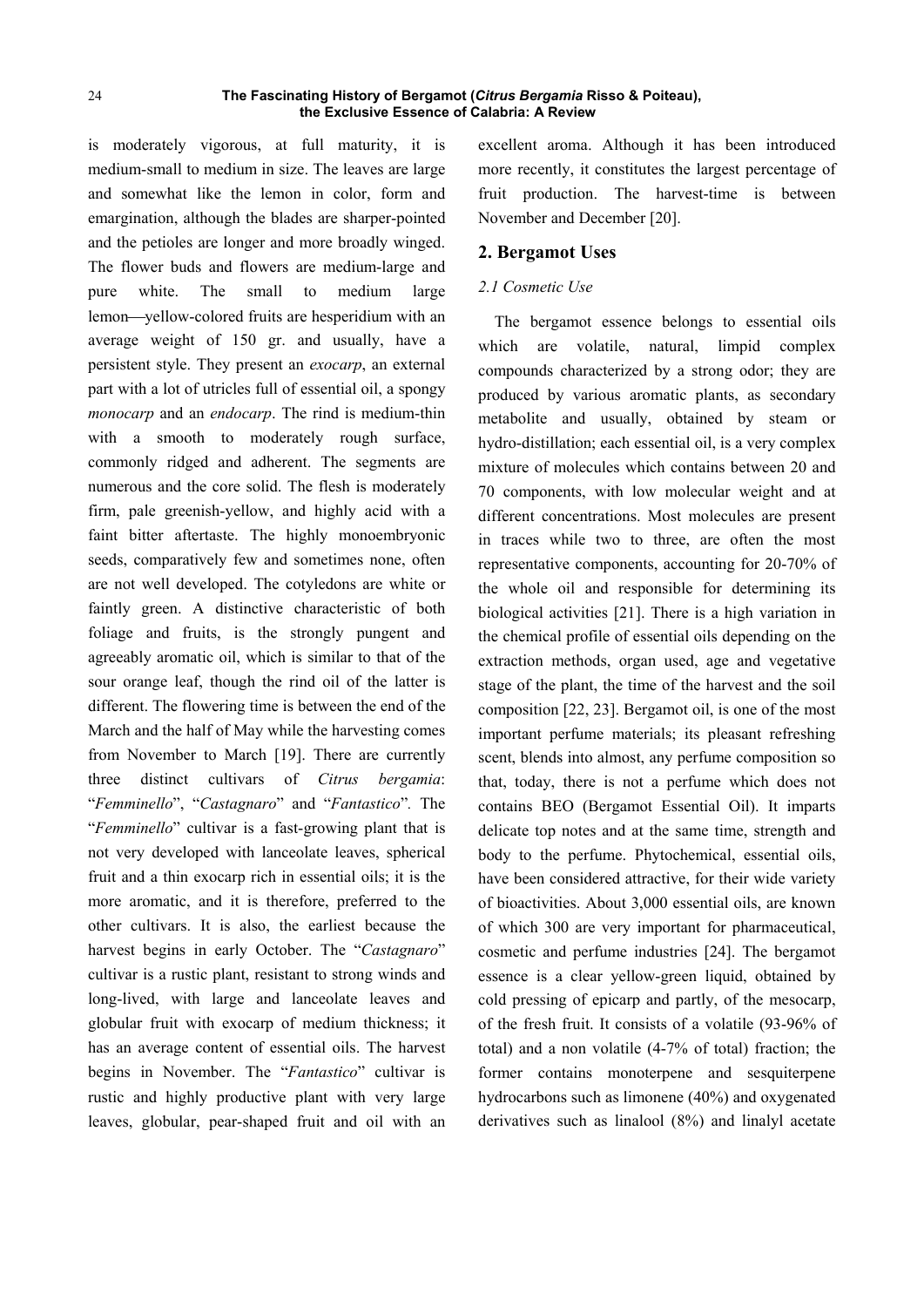(28%). The hydrocarbon fraction does not have a fundamental role, in determining the olfactory character of the essence, but oxygenated compounds mark the flavor [25]. Monoterpenes are the most abundant constituents and often, the antitumor activity of the essential oil, has been related to their presence in the phytocomplex [26]. The non-volatile residue contains waxes and polymethoxylated flavones, coumarins and psoralens (bergapten (5-methoxypsoralen), bergamottin (5-geranyloxypsoralen)) which influence the olfactory properties of the essence. A large body of experimental data, accumulated during the last 20 years, have stressed that the psoralens, among other uses, are employed in therapy of psoriasis and vitiligo [27]. In addition, experimental evidence demonstrates that the phytocomplex may interfere with the receptor-mediated mechanisms of regulation of synaptic levels of amino acid neurotransmitters [28]. Then, the bergapten compound binding to DNA under ultraviolet A light exposure, produces compounds which are cytotoxic and highly mutagenic [29, 30]. So, bergamot essence was restricted or banned in many countries, because of certain adverse effects, due to photosensitive and melanogenic properties of bergapten; in fact, the bergapten-free extract of the essence are prepared by extractive industries for perfumery and cosmetic uses. In addition, recent experimental evidence, demonstrates that the bergamottin might be endowed with Ca++ antagonist properties "*in vitro"* [31, 32]. The nonvolatile fraction is a natural odor fixative, which influences the olfactory properties of the oil. However, the bergamot essence constitutes the base of cologne water (eau de cologne) and of the most widely perfumes, due to its ability to fix and amalgamate different fragrances, in the unique bouquet. It also, gives substance to soaps, tooth-pasts and deodorants and it is an important component of tanning creams, due to the presence of photodynamic compounds as fucomarins and terpens [33-37]. However, there are other types, of very

valuable bergamot essence: the "petit grain" extracted from the leaves and tender branches, which are very useful to impact a strong refreshing note; the "bergamottella essence" from immature fruits and the "neroli", a highly esteemed, very expensive, extract that is obtained from the flowers.

# *2.2 Medicinal Use*

The use of essential oils, as antimicrobial agents for topical treatment of infections, is well known in popular tradition. Recently, the potential antimicrobial effects of certain plant oil have attracted serious attention within the scientific community [38]. It has always attributed anti-infective properties to bergamot oil but its medicinal effects have received only limited attention [39, 40]. Its efficacy and safety have been validated, by means of consistent clinical and accurate testing [14]. Recent studies indicated that bergamot oil was active, *in vitro*, against several common species of dermatophytes, suggesting its potential use as antibacterial and antiseptic in gynecology and dermatology [41]. Also, in preservation of fresh fruit quality and safety, during postharvest cold storage, is recommended chitosan (CH) coating with bergamot oil because of its highest antimicrobial activity [42].

Moreover, bergamot essence, as well as other essential oils, obtained from a range of aromatic plants, are used increasingly, in aromatherapy, a specialized form of phytotherapy [43]. It is highly diffused, in the industrialized countries, as an adjuvant treatment in cancer care, for the management of some symptoms of dementia, acute and chronic pain, depression and anxiety [44, 45]. This therapy is a natural way of healing a person's mind, body and soul. Many ancient civilizations, like Egypt, China and India, have used it as a popular complementary and alternative therapy from at least 6,000 years [46]. Aromatherapy that uses natural essential oils was found to be superior when compared to synthetic odors which generally contain irritants, like solvents and propellants causing irritation in some people [47]. Only recently, a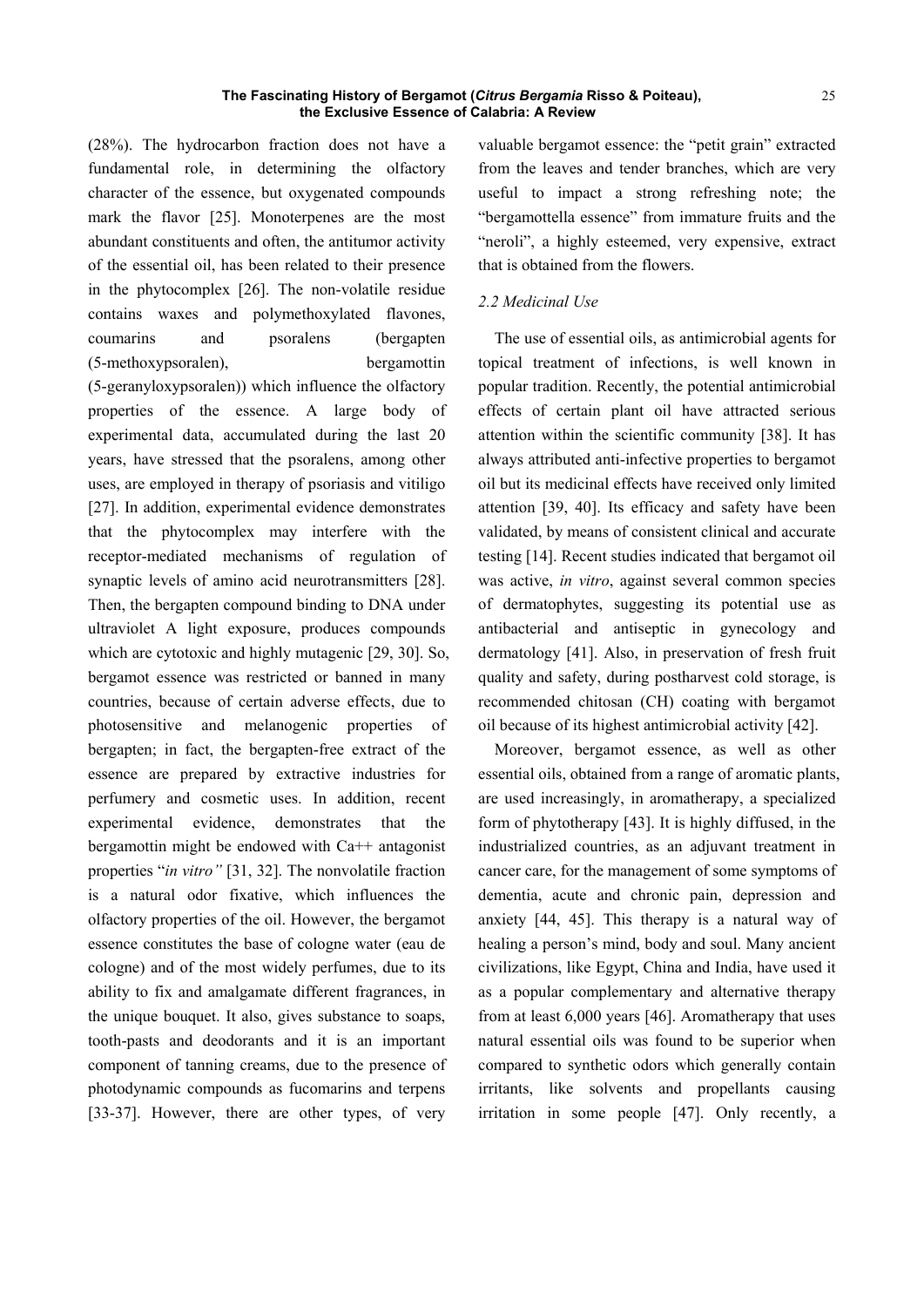growing of scientific studies investigated the neurobiological effects of the essential oil, enlightening on the cellular targets of the different active ingredients of the phytocomplex [48, 49]. Aroma components are therapeutically effective, for their psychological effects due to a direct action to cortical areas and their ability to cross blood brain barrier [50]. The penetration potential of the oil to reach the subcutaneous tissues is one of the important characters of this therapy. The mechanism of this action involves integration of essential oil into a biological signal of the receptor cells in the nose, when inhaled. The signal is transmitted to limbic and hypothalamus parts of the brain, via olfactory bulb. These signals cause brain to release neuron messengers like serotonin, endorphin and noradrenalin, to link our nervous and other body systems assuring a desired change and to provide a feeling of relief [46]. In fact, there is an increased trend to use this therapy in the treatment of sleep disorder [51, 52]. Finally, a recent study reported that exposure of human SH-SY5Y neuroblastoma cells to 0.02% and 0.03% bergamot essential oil significantly reduced cell viability inducing both necrotic and apoptotic cell death cytotoxicity [53]. Really, it is demonstrated that only, the combination of limonene and linalyl acetate of the fitocomplex, was able to induce cell death [54].

Also, the bergamot juice that is considered a waste of the essential oil production, contains a considerable amount and variety of compounds, flavonoid and flavonoid glycosides, having important health implications [55]. There is great interest, in the possibility that the antioxidant potential of plant-derived phenolic compounds, such as flavonoids, may have beneficial effect on the human health [56]. As everybody knows, these nutrients are important for limiting damaging oxidative reactions in the cells, which may predispose the development of major clinical conditions, such as heart disease and cancer. Recently, it is demonstrated that the flavonoid components of juice, naringin, neoriotricin and

neohesperidin, reduce "*in vitro*" the carcinogenic cells growth in the human neuroblastoma and its metastasis [57, 58]. Moreover, rare higher molecular weight flavonoids which play a well known role, in the local folk medicine, in anticholesterolemic activity, are also found in bergamot fruit albedo [59]. These compounds which are flavonoid diglycosides, and called *HMG-flavonoids* carrying the 3-hydroxy-3-methylglutaric acid (HMG) moiety, are brutieridin and melitidin. They are absent in other citrus species (only a very few amounts in *C. myrtifolia* Raf.) and posses statin-like activity. In fact, they inhibit the production of cholesterol in blood thus determining the triglycerides and carbohydrates level and providing beneficial effects also, in the fight against hepatic steatosis and diabetes [60, 61].

## *2.3 Other Uses*

The bergamot fruit juice is also used as flavouring, in gastronomy and the confectionery industry, for the preparation of fresh and dry pastries, sweets, candied peel, ice-cream and sorbets, as well as in soft drinks, cocktails and liqueurs (the well-known '*Bergamino*', typical product of Reggio Calabria town, is exported to all over the world) [62, 63]. Moreover, this juice that has not reached the popularity of other citrus juices, in the daily diet, for its organoleptic properties, is used in industrial preparations, to fortify fruit juice in place of synthetic additives [59, 64]. In addition, another bergamot product, the "pastazzo", which is constituted by pulp and peel of the fruits, and obtained after the extraction process of the essence, is a good soil improver [65, 66]. It is also used, either fresh or dried, as energy and desirability source in daily ration of animal feed [67, 68]. Finally, the dry peel of bergamot fruits is utilized to make some snuff-boxes and original souvenirs [69].

## **3. Conclusion**

Above all, the bergamot fruit is cultivated for its essential oil, and it is a product that is in great demand,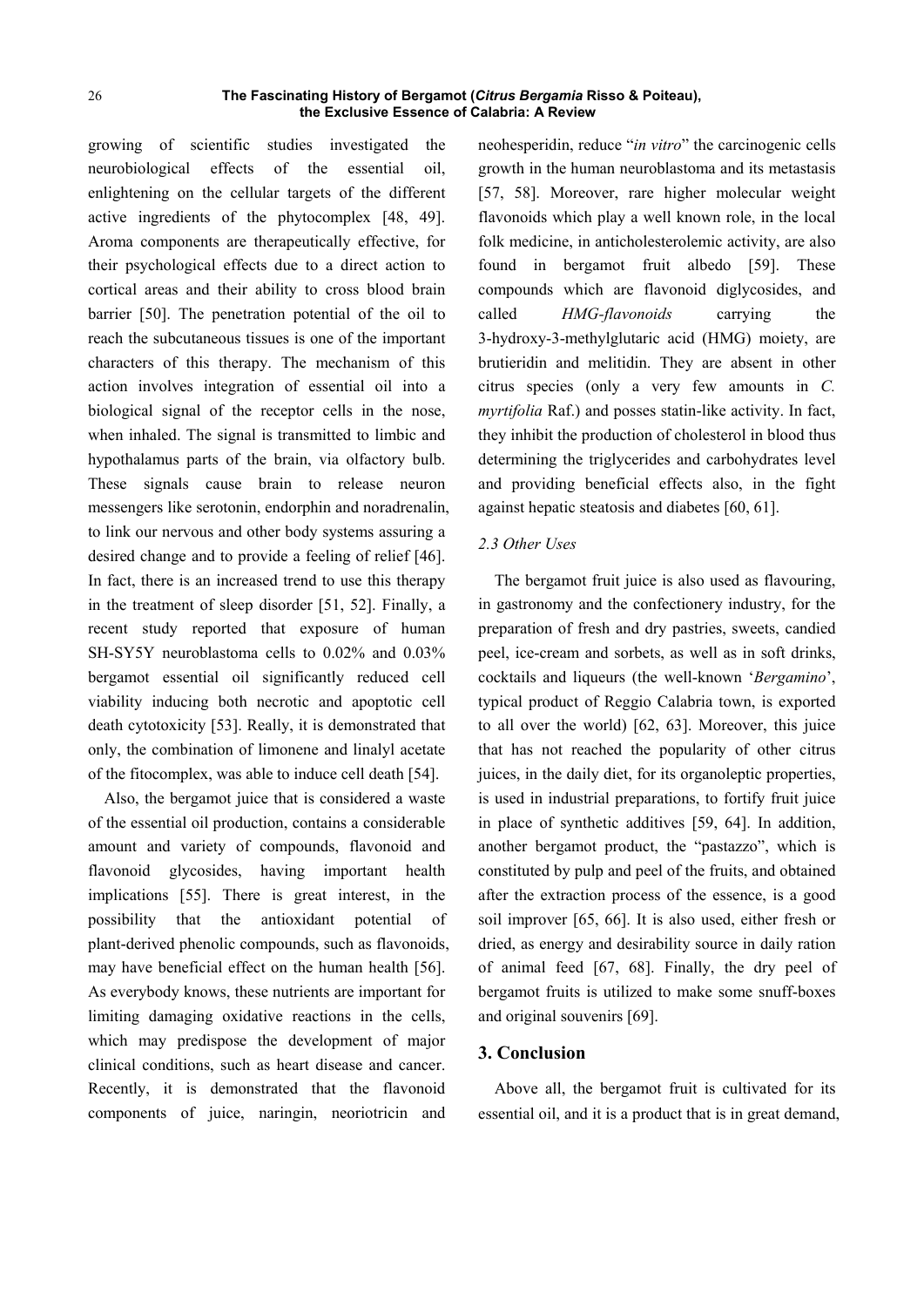in the perfumery and cosmetic industries. The European Union has recognized the bergamot essence of Reggio Calabria, as a product of DOP (Protected Denomination of Origin). Many legislative efforts have been done to protect this geographical brand that it is not the arrival point of the effective marketing politics but it represents the foundation for the development and exploitation of organized and stable production. So the Calabrian Regional Board has delegated the "Bergamot Consortium" to guarantee both the purity of the essence and its continuous availability. In fact, as a widely used and highly competitive article, bergamot oil is frequently, adultered. Because of the great variety of natural isolates and terpenes, from the other citrus oils, it is relatively simple to sophisticate bergamot oil in such a way that moderate additions of these products, cannot be detected in the course of routine analysis. Moreover, the abundance of nutraceutical compounds which are present in the juice and pulp of the bergamot have attracted serious attention, within the scientific community. Actually, there is great interest, in the antioxidant potential of plant-derived phenolic compounds because of their beneficial effects, on human health. Recent studies have found that, although bergamot essential oil have been used, for centuries reputedly effectively as a traditional medicine, there is very little verified scientific evidence to support this use Particularly, the pharmacology of essential oil and/or their single chemical constituents remains largely to be discovered. To conclude, the data reported herein, emphasize the therapeutic and dietetic potential of the bergamot fruit that appears to be of great importance for the human health. And further studies are needed to better define the medicinal effects of its phytocomplex, that have received, only limited attention, also if the essential oils have been used in traditional medicine since ancient time. So, the bergamot growing is an important pillar of positive economic reality of Calabria region. It needs safeguarding because the

research on its biological activities is still in its growing state and a systematic and rigorous approach to the study of potential phytotherapeutics was an achievement in the last decades.

# **References**

- [1] Webber, H. J. 1967. "History and Development of the Citrus Industry." In *The Citrus Industry*, University of California Press, Berkeley 1: 1-39.
- [2] Calabrese, F. 1992. "The History of Citrus in the Mediterranean Countries and Europe." In *Proc. Int. Soc. Citricult* 1: 35-8.
- [3] Spiegel-Roy, P., and Goldschmidt, E. E. 1996. *Biology of Citrus.* Cambridge: University Press.
- [4] Wu, G. A., and Rokhsar, D. 2014. "Sequencing of Diverse Mandarin, Pummel and Orange Genomes Reveals Complex History of Admixture during Citrus Domestication." *Nature Biotechnology* 32 (7): 656-62.
- [5] Scora, R. W. 1988. "Biochemistry, Taxonomy and Evolution of Modern Cultivated Citrus." In *Proceedings of the International Society of Citriculture*, 277-89.
- [6] Chapot, H. 1962. *Le Bergamotier*. Institut National de la Recherche Agronomique 5: 1-27.
- [7] Nicolosi, E., Deng, Z. N., Gentile, A., La Malfa, S., Continella, G., and Tribulato, E. 2000. "Citrus Phylogeny and Genetic Origin of Important Species as Investigated by Molecular Markers." *Theor Appl Genet* 100 (8): 1155-66.
- [8] Li, X., Xie, R., Lu, Z., and Zhou, Z. 2010. "The Origin of Cultivated Citrus as Inferred from Internal Transcribed Spacer and Chloroplast DNA Sequence and Amplified Fragment length Polymorphism Fingerprints." *J. Amer. Soc. Hort. Sci*. 135 (4): 341-50.
- [9] Di Giacomo, A., and Mangiola, C. 1989. "Il Bergamotto di Reggio Calabria." *Laruffa Editore, Reggio Calabria*.
- [10] Pellegrino, P., Mafrica, R., and Zappia, R. 2015. "La Coltivazione del Bergamotto tra Tradizione ed Innovazione." Proceedings of the Congress "Storie di Bergamotto." Artemis ed., Reggio Calabria, Italy. 33-50*.*
- [11] Amato, P. 2005. "Storia del Bergamotto di Reggio Calabria." Città del Sole Edizioni, Reggio Calabria, Italy.
- [12] Agosteo, G. E. 2015. "Il Bergamotto di Reggio Calabria: le Ragioni di un Monopolio Naturale." Proceedings of the Congress "Storie di Bergamotto" Artemis ed., Reggio Calabria, Italy. 51-64.
- [13] Crispo, F., and Dugo, G. 1998. "Il Bergamotto: Coltivazione, Tecnologie di Estrazione, Aspetti Storici e Legislativi." Proceedings of the Internationa Congress "Bergamotto 98-Stato dell'arte e prospettive" Laruffa ed., Reggio Calabria, Italy. 163-78.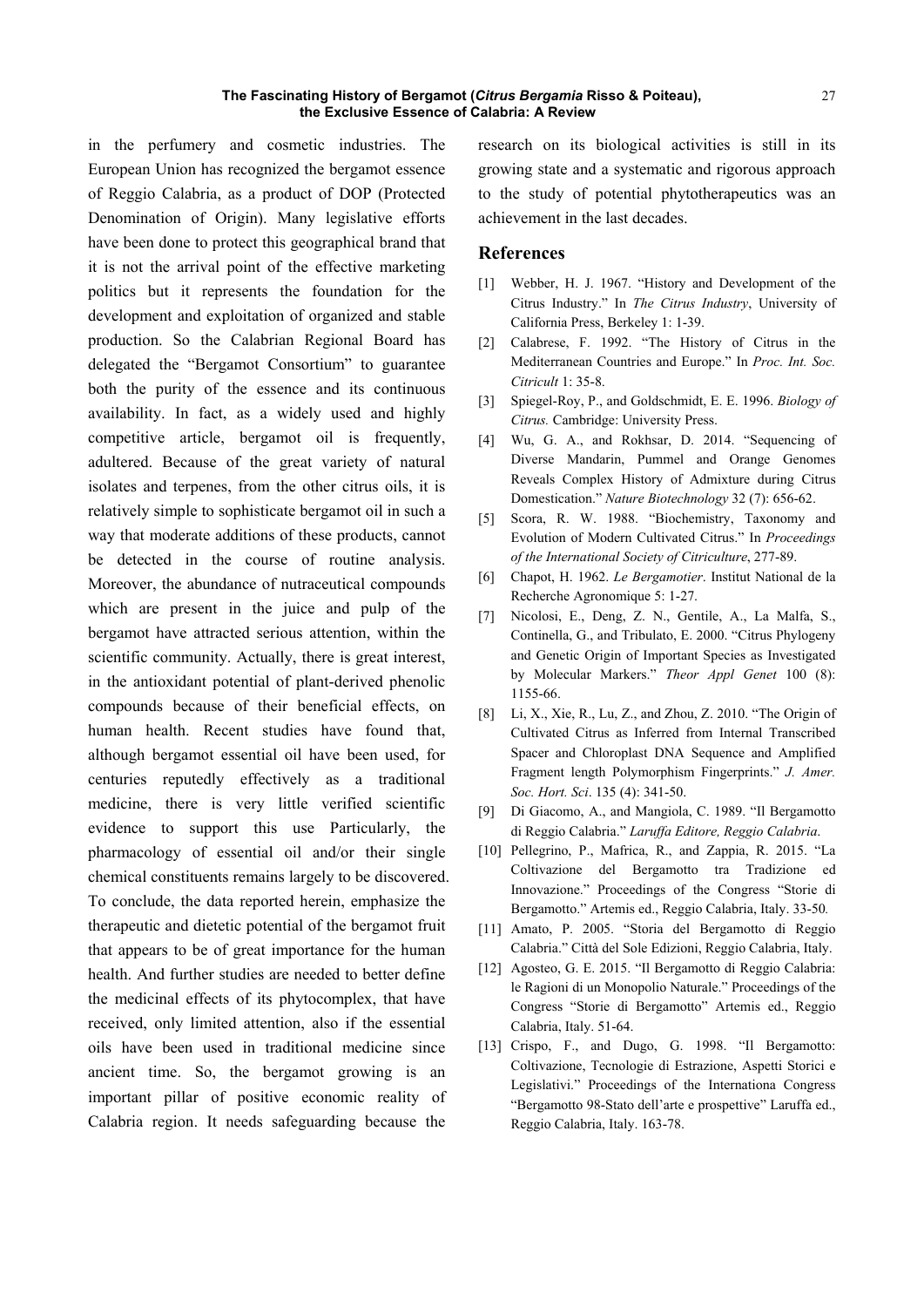- [14] Romano, L., Battaglia, F., Masucci, L., Posteraro, B., Plotti, G., Zanetti, S., et al. 2005. "*In Vitro* Activity of Bergamot Natural Essence and Furocoumarin-Free and Distilled Extracts and their Associations with Boric Acid, against Clinical Yeast Isolates." *Journal of Antimicrobal Chemotherapy* 55 (1): 110-4.
- [15] Bellia, F. 1979 "Indagine Economica-Agraria Sulla Bergamotti Coltura." Progetto Speciale 11 Sviluppo dell'agrumicoltura Cassa per il Mezzogiorno, Roma, Italy.
- [16] Falcone, G., Stillitano, T., De Luca, A. I., Nicolò, B. F., Franco, F., and Gulisano, G. 2015. "La Sostenibiltà Ambientale ed Economica Della Coltura Della Coltura del Bergamotto." Proceedings of the Congress "Storie di Bergamotto", Artemis ed., Reggio Calabria, Italy. 197-202.
- [17] Nesci, F. S., Sapone, N., and Baldari, M. 2011. "Tutela e Sviluppo del Bergamotto Reggino." Proceedings of the XXXII Annual Scientific Conference AISR "Il Ruolo Delle Città Nella Economia Della Conoscenza" Turin, Italy.
- [18] Sicari, V., Poiana, M., and Mincione, A. 2015. "Tecnologie di Trasformazione del Bergamotto." Proceedings of the Congress "Storie di Bergamotto" 153-65 Artemis ed., Reggio Calabria, Italy.
- [19] Hodgson, R. W. 1967. "History, World Distribution, Botany and Varietes." In *The Citrus History,* Reuter & Batchelor Ed., University of California, Berkeley 1: 494-6.
- [20] De Domenico, C., Cotroneo, A., Troizzi, A., and Rapisarda, A. 2004. "Ultrastructural Analysis of the Secretory Tissues during Ontogenesis of *Citrus Bergamia* Risso & Poiteau Fruit." In *Proceedings of the 35th International Symposium on Essential Oils,* Giardini Naxos, Messina, Italy.
- [21] Bakkali, F., Averbeck, S., Averbeck, D., and Idaomar, M. 2008. "Biological Effects of Essential Oils: a Review." *Food and Chemical Toxicology* 46 (2): 446-75.
- [22] Angioni, A., Barra, A., Coroneo, V., Dessi, S., and Cabras, P. 2006. "Chemical Composition, Seasonal Variability and Antifungal Activity of *Lavandula Stoechas* L. *Sspstoechas* Essential Oils from Stem/Leaves and Flowers." *Journal of Agricultural and Food Chemistry* 54 (12): 4364-270*.*
- [23] Masotti, V., Juteau, J., Bessiere, M., and Viano, J. 2003. "Seasonal and Phenological of the Essential Oil from the Narrow Endemic Species *Artemisia Molinieri* L. and its Biological Activities." *Journal of Agricultural and Food Chemistry* 51 (24): 7115-21.
- [24] Russo, R., Corasaniti, M. T., Bagetta, G., and Morrone, L. A. 2015. "Exploitation of Cytotoxicity of Some Essential Oils for Translation in Cancer Therapy." *Hindawi*

*Publishing Corporation.*

- [25] Sakurada, T., Kuwahata, H., Katsuyama, S., Komatsu, T., Morrone, L. A., Corasaniti, M. T., et al. 2009. "Intraplantar Injection of Bergamot Essential Oil into the Mouse Hindpaw: Effects on Capsaicin-Induced Nociceptive Behaviors". *International Review of Neurobiology* 85: 237-48.
- [26] Sobral, M. V., Xavier, A. L., Lime, T. C., and de Sousa, D. P. 2014. "Antitumor Activity of Monoterpenes Found in Essential Oils." *The Scientific World Journal* 23.
- [27] Bagetta, G., Morrone, L. A., and Rombolà, L. 2010. "Neuropharmacology of the Essential oil of Bergamot." *Fitoterapia* 81 (6): 453-61.
- [28] Morrone, L. A., Rombolà, L., Pelle, C., Corasanit, M. T., Zappettini, S., Paudice, P., et al. 2007. "The Essential Oil of Bergamot Enhances the Levels of Amino Acid Neurotransmitters in the Hippocampus of Rat: Implication of Monoterpene Hydrocarbon." *Pharmacologiocal Research* 55 (4): 255-62.
- [29] Ashwood-Smith, M. J., Poulton, G. A., and Mildenberger, M. 1980. "Methoxypsoralen, an Ingredient in Several Suntan Preparations, has Lethal, Mutagenic and Clastogenic Properties." *Nature* 285 (5764): 407-9.
- [30] Zaynoun, S. T., Johnson, B. E., and Frain-Bell, W. 1977. "A Study of Oil of Bergamot and its Importance as a Photoxic Agent. Characterization and Quantification of the Photoactive Component." *J. Dermatol* 96: 475-82.
- [31] Occhiuto, F., and Circosta, C. 1996. "Antianginal and Antiarrhythmic Effects of Bergamottin, a Furocoumarine Isolated from Bergamot Oil." *Phytother Res.* 10 (6): 491-6.
- [32] Occhiuto, F., and Circosta, C. 1997. "Investigation to Characterize Antiarrhythmic Action of Bergamottin, a Furocoumarine Isolated from Bergamot Oil." *Phytother Res* 11: 450-3.
- [33] Forlot, P. 1998. "Cosmesi e usi Cosmetici Dell'essenza di Bergamotto." In Proceedings of the International Congress: "Bergamotto 98. Stato dell'arte" Laruffa ed., Reggio Calabria, Italy. 45-52.
- [34] Freeman, L. 1989. "A Dose Response Study of a Sunscreen Product with Bergapten." In Fitzpatrick, T. B., Forlot, P., Pathak, M. A., Urbach, E., Psoralen: Past, Present and Future of Photochemoprotection and other Biological Activities. Eds. John Libbey Eurotext-London-Paris.
- [35] Kligman, A. M., and Forlot, P. 1992. "Photoprotection Compare du Bronzage Induit chez L'Homme par un Rayonnement Solaire Simulè et avec Application d'un Produit Solaire Contenant du Bergaptene." *Nouv. Dermatol* 11: 666-73.
- [36] Levine, N. 1989. "The Effect of Bergaptene and Sunlight on Cutaneos Pigmentation." *Arch. Dermatol* 125 (9):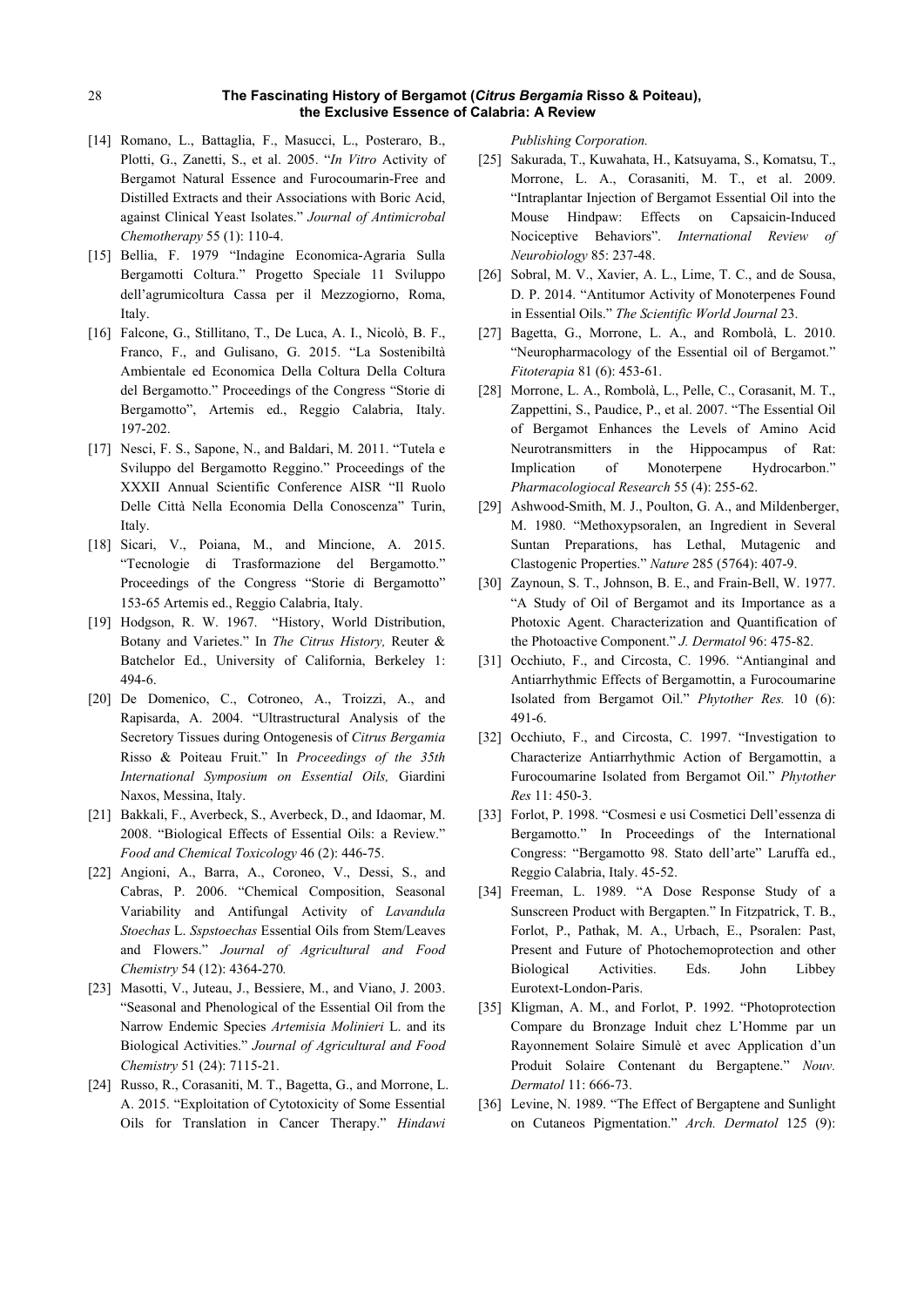1225-30.

- [37] Zaynoun, S. T. 1977. "A Study of Oil Bergamot and its Importance as a Phototoxic Agent. The Factor which Affect the Photoxic Reaction Induced by Bergamot Oil and Psoralen Derivatives." *Contact Dermatitis* 3: 225-39.
- [38] Dorman, H. J., and Deans, S. G. 2000. "Antimicrobial Agents from Plants: Antibacterial Activity of Plant Volatile Oils." *Journal of Applied Microbiology* 88 (2): 308-16.
- [39] Focà, A., Liberto, M. C., Barreca, G. S., Pollio, A., and Caliò, A. 1998. "Valutazione dell'attività antimicrobica dell'essenza del bergamotto." In Proceedings of the International Congress: "Bergamotto 98. Stato dell'arte" Laruffa Ed., Reggio Calabria, Italy. 185-207.
- [40] Pizzimenti, F., Tulino, G., and Marino, A. 1998. "Antimicrobial and Antifungal Activity of Bergamot Oil." In Proceedings of the International Congress: "Bergamotto98. Stato dell'arte" Laruffa Ed., Reggio Calabria, Italy. 181.
- [41] Sanguinetti, M., Posteraro, B., Romano, L., Battaglia, F., Lopizzo, T., De Carolis, E., et al. 2007. "*In vitro* Activity of *Citrus Bergamia* (Bergamot) Oil against Clinical Isolates of Dermatophytes." *Journal of Antimicrobial Chemotherapy* 59 (2): 305-8.
- [42] Gonzalez, L., Pastor, C., Vargas, M., Chiralt, A., Gonzalez-Martinez, C., and Chafer, M. 2011. "Effect of Hydroxypropylmethyl Cellulose and Chitosan and Chitosan Coatings with and without Bergamot Essential Oil on Quality and Safety of Cold-Stored Grapes." *Postharvest Biology and Technology* 60 (1): 57-63.
- [43] Halcon, L. L. 2002. "Aromatherapy: Therapeutic Applications of Plant Essential Oils." *Minnesota Med*. 85  $(1)$ : 42-6.
- [44] Perry, N., and Perry, E. 2006. "Aromatherapy in the Managment of Psychiatric Disorders: Clinical and Neuropharmacological Perspectives." *CNS Drugs* 20 (4): 257-80.
- [45] Barocelli, E., Calcina, F., Chiavarini, M., Impicciatore, M., Bruni, R., Bianchi, A., et al. 2004. "Antinociceptive and Gastro Protective Effects of Invade and Orally Administered *Lavandula Hybrida* Reverchon "Grosso" Essential Oil." *Life Sci.* 76: 213-23.
- [46] Ali, B., Al-Wabel, N., Shams, S., Ahamad, A., Khan, S., and Anwar, F. 2015. "Essential Oil Used in Aromatherapy: A Systemic Review." *Asian. Pac. J. Trop Biomed* 5 (8): 601-11.
- [47] Celeiro, M., Guerra, E., Lamas, J. P., Lores, M., Garcia-Jares, C., and Lompart, M. 2014. "Development of a Multianalyte Method Based on Micro-Matrix-Solid-Phase Dispersion for the Analysis of Fragrance Allergens and Preservatives in Personal Care Products." *J. Chromatogr*. A: 1344: 1-14.
- [48] Rombolà, L., Corasaniti, M. T., Rotiroti, D., Tassorelli, C., Sakurada, S., Bagetta, et al. 2009. "Effects of System Administration of the Essential Oil of Bergamot (BEO) on Gross Behavior and EEG Power Spectra Recorded from the Rat Hippocampus and Cerebral Cortex." *Functional Neurology* 24 (2): 107-12.
- [49] Rombolà, L., Amantea, D., Russo, R., Adornetto, A., Berliocchi, L., Tridico, L., et al. 2016. "Rational Basis for the Use of Bergamot Essential Oil in Complementary Medicine to Treat Chronic Pain." *Medicinal Chemistry* 16 (9): 1-8.
- [50] Villemure, C., and Bushnell, M. C. 2007. "The Effects of the Steroid Androstadienone and Pleasant Odorants on the Mood and Pain Perception of Men and Women." *Eur*. *J. Pain* 11 (2): 181-91.
- [51] Marchad, L. 2014. "Integrative and Complementary Therapies for Patients with Advanced Cancer." *Ann Palliat Med.* 3 (3): 160-71.
- [52] Hwang, E., and Shin, S. 2015. "The Effects of Aromatherapy on Sleep Improvement: a Systematic Literature Review and Meta-Analysis." *J. Altern Complement Med.* 21 (2): 61-8.
- [53] Mondello, L., Dugo, P., Bartle, K. D., Dugo, G., and Cotroneo, A. 1995. "Automated HPLC-HRGC: a Powerful Method for Essential Oils Analysis. Part. V. Identification of Terpene Hydrocarbons of Bergamot, Lemon, Mandarin, Sweet Orange, Bitter Orange, Grapefruit, Clementine and Mexican Lime Oils by Coupled HPLC-HRGCMS (ITD)." *Flav Fragr J.* 10: 33-42.
- [54] Verzera, A., Trozzi, A., Gazea, F., Cicciarello, G., and Cotroneo, A. 2003. "Effect of Rootstock on the Composition of Bergamot (*Citrus bergamia* Risso et Poiteau) Essential Oil." *J. Agric. Food Chem.* 51 (1): 206-10.
- [55] Russo, R., Ciociaro, A., Berliocchi, L., Cassiano, M. G. V., Rombola, L., Ragusa, S., et al. 2013. "Implication of Limonene and Linalyl Acetate in Cytotoxicity Induced by Bergamot Essential Oil in Human Neroblastoma Cells." *Fitoterapia* 89 (1): 48-57.
- [56] Conidi, C., Cassano, A., and Drioli, E. 2011. "A Membrane-Based Study for the Recovery of Polyphenols from Bergamot Juice." *Journal of Membrane Science* 375 (1-2): 182-90.
- [57] Garry, D., and Crozier, L. 2000. "Plant-Derived Phenolic Antioxidants." *Current Opinion in Lipidology* 11 (1): 43-7.
- [58] Delle Monache, S., Sanità, P., Trapasso, E., Ursino, M. R., Dugo, P., Russo, M., et al. 2013. "Mechanisms Underlying the Anti-Tumoral Effects of *Citrus Bergamia* Juice." *PLoS One* 8 (4): e61484.
- [59] Navarra, M., Ursino, M. R., Farlazzo, N., Russo, M.,